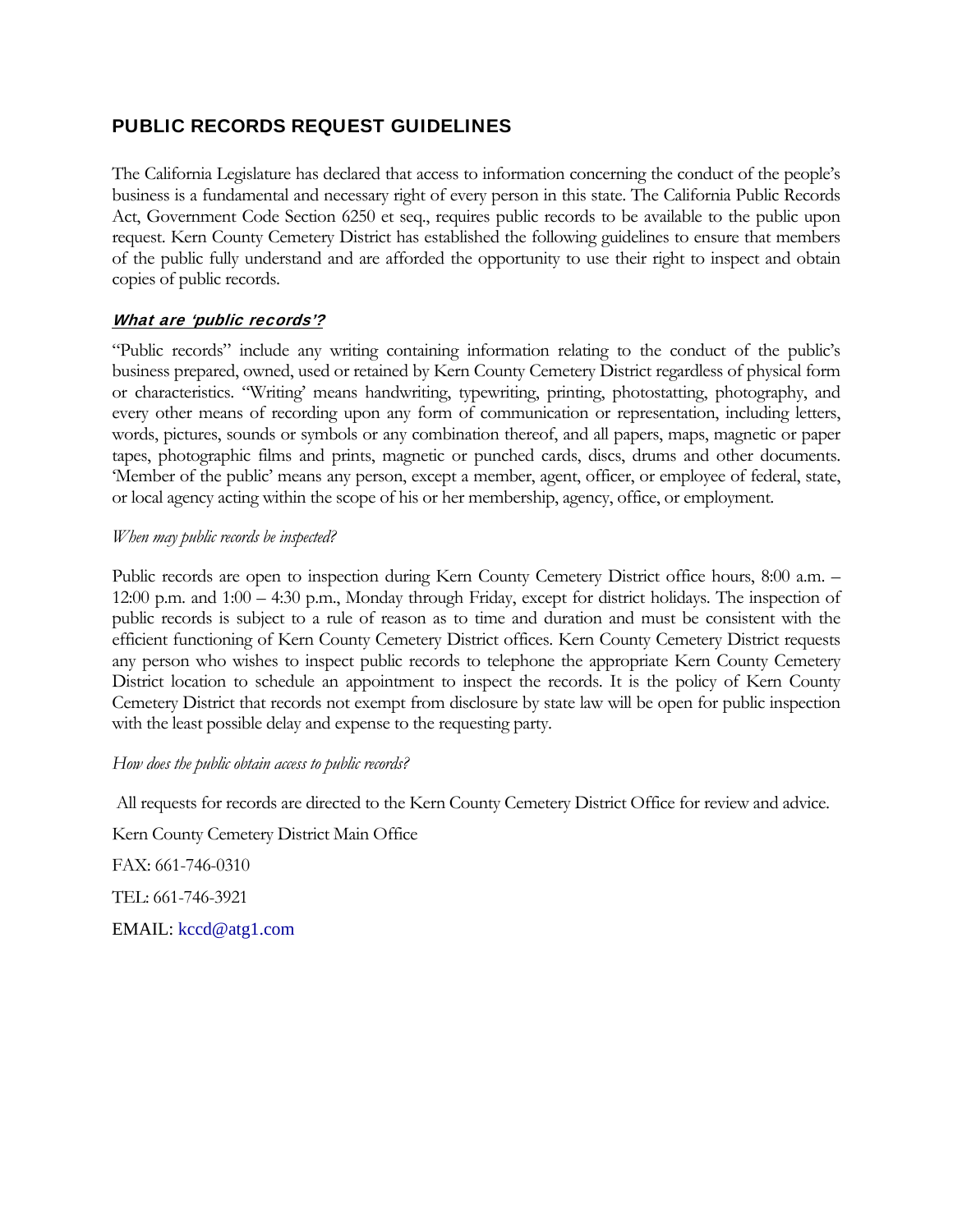- It is important to include the following information in your request, so that we may answer your request in a timely manner:
- A statement that you are requesting information under the PRA.
- A clear and specific description of the information you are requesting. If possible, identify dates, subjects, titles, or authors of the documents requested.
- An explanation of what the information will be used for (i.e. scholarly purpose, commercial use, personal use). This will help us determine what fees, if any, to charge you for the information.
- If you are requesting a waiver of fees, please state why you believe you are entitled to the waiver.
- Your contact information, including name, address, phone, fax, and email. Within 10 days from the date the request is received, Kern County Cemetery District will determine whether the request, in whole or in part, seeks copies of disclosable public records in Kern County Cemetery District's possession and notify the requestor of such determination. In unusual circumstances, the 10-day time limit may be extended up to 14 days by written notice by Kern County Cemetery District to the requestor, setting forth the reason for the time extension. Unusual circumstances include:

(1) the need to search for and collect the requested records from field facilities or other establishments that are separate from the office processing the request,

(2) the need to search for, collect, and appropriately examine a voluminous amount of separate and distinct records that are demanded in a single request,

(3) the need for consultation, which shall be conducted with all practicable speed, with another agency having substantial interest in Kern County Cemetery District's determination of the request or among 2 or more components of Kern County Cemetery District having substantial subject matter interest therein,

(4) the need to compile data, write programming language or a computer program, or construct a computer report to extract data. Kern County Cemetery District may request additional information if the request is not specific enough to permit identification of the requested records. If Kern County Cemetery District determines it shall comply with the request, the records will be made available as promptly as is reasonably practicable. While Kern County Cemetery District shall disclose identifiable and existing records, Kern County Cemetery District is not required to synthesize, manufacture, or summarize records, i.e., develop new records in response to a request.

#### *Records in Electronic Format*

Upon request, Kern County Cemetery District shall make available any public record in electronic format in any electronic format in which Kern County Cemetery District holds the information or in the format requested if the requested format is one that has been used by Kern County Cemetery District to create copies for its own use or for provision to other agencies.

#### Will there be a fee?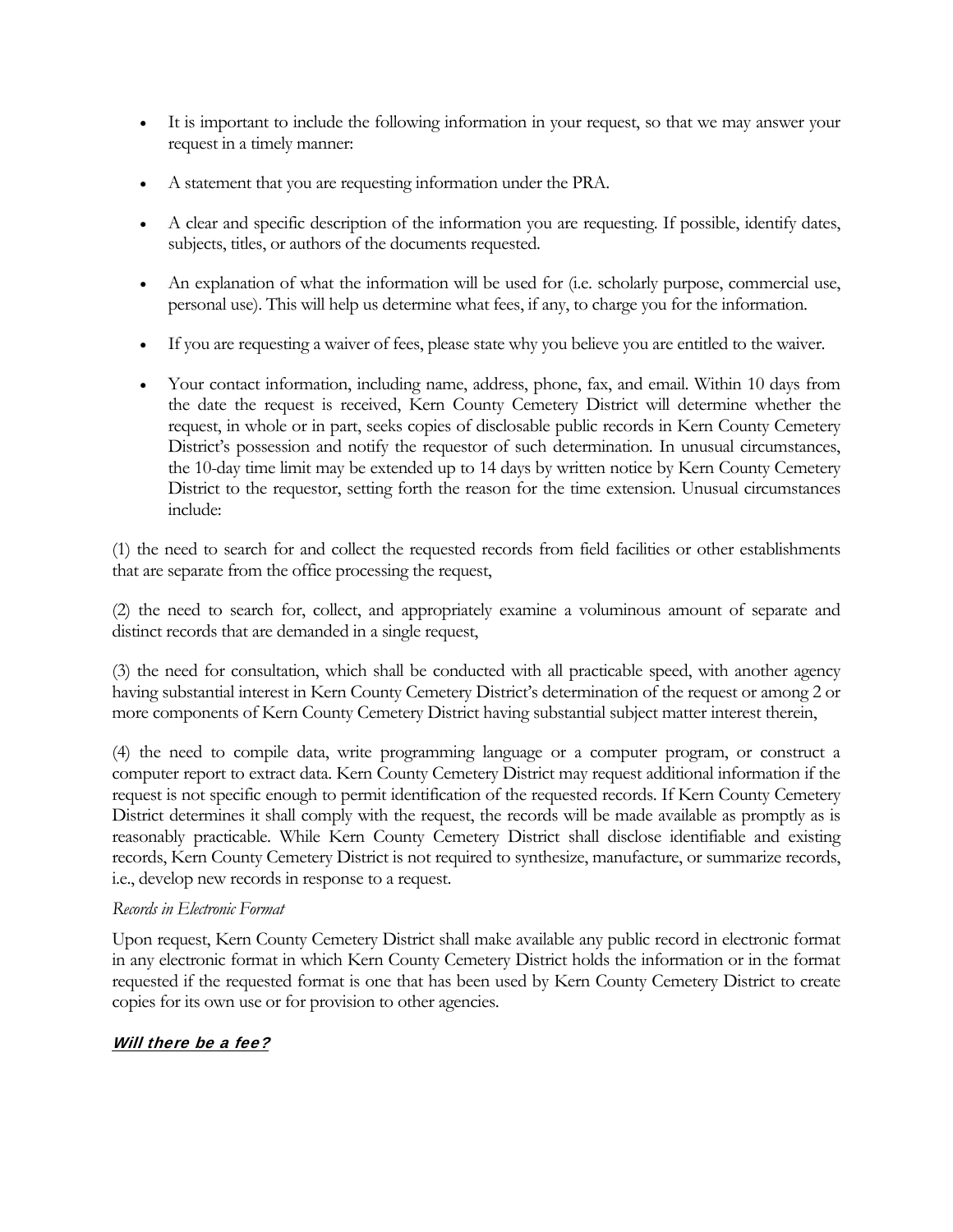A request for a copy of an identifiable public record or information produced therefrom must be accompanied by payment of fees to cover the direct costs of duplication, which will be based on a fee of \$.10 per standard reproduced page.

#### *Fees for Records In Electronic Format*

The requestor shall bear the direct costs of duplication of producing a copy of a record in electronic format and shall also bear the costs to construct a record and the programming and computer services necessary if:

(1) Kern County Cemetery District is required to produce a copy of an electronic record and the record is one that is produced only at otherwise regularly scheduled intervals or

(2) Kern County Cemetery District is required to perform data compilation, extraction, or programming to produce the record.

#### *What will Kern County Cemetery District's response to a records request include?*

In responding to information requests, Kern County Cemetery District will advise the person submitting the request, by telephone or by mail as appropriate, of:

- a) the location, date, and time at which the requested records may be inspected;
- b) if copies of records are requested, the cost of providing such copies;
- c) which of the records requested are not subject to disclosure as public records pursuant

### What records are not open for inspection?

In balancing the public's right to access public records with the recognized individual right of privacy and the need for Kern County Cemetery District to be able to competently perform its duties, the Legislature has established certain categories of records, which may be exempt from public disclosure. A complete list of statutory exemptions is found in the California Public Records Act. Records exempt for disclosure that pertain to Kern County Cemetery District include, but are not limited to the following:

- a) Burial records that include personal information that would constitute an unwarranted invasion of personal privacy;
- b) Preliminary drafts, notes, or inter-agency or intra-agency memoranda which are not retained by Kern County Cemetery District in the ordinary course of business, provided that the public interest in withholding such records clearly outweighs the public interest in disclosure;
- c) Records pertaining to pending litigation to which Kern County Cemetery District is a party, or to claims made until such litigation or claim has been finally adjudicated or otherwise settled;
- d) Personnel, medical, or similar files, the disclosure of which would constitute an unwarranted invasion of personal privacy;
- e) Records of complaints to or investigations conducted by Kern County Cemetery District for law enforcement purposes;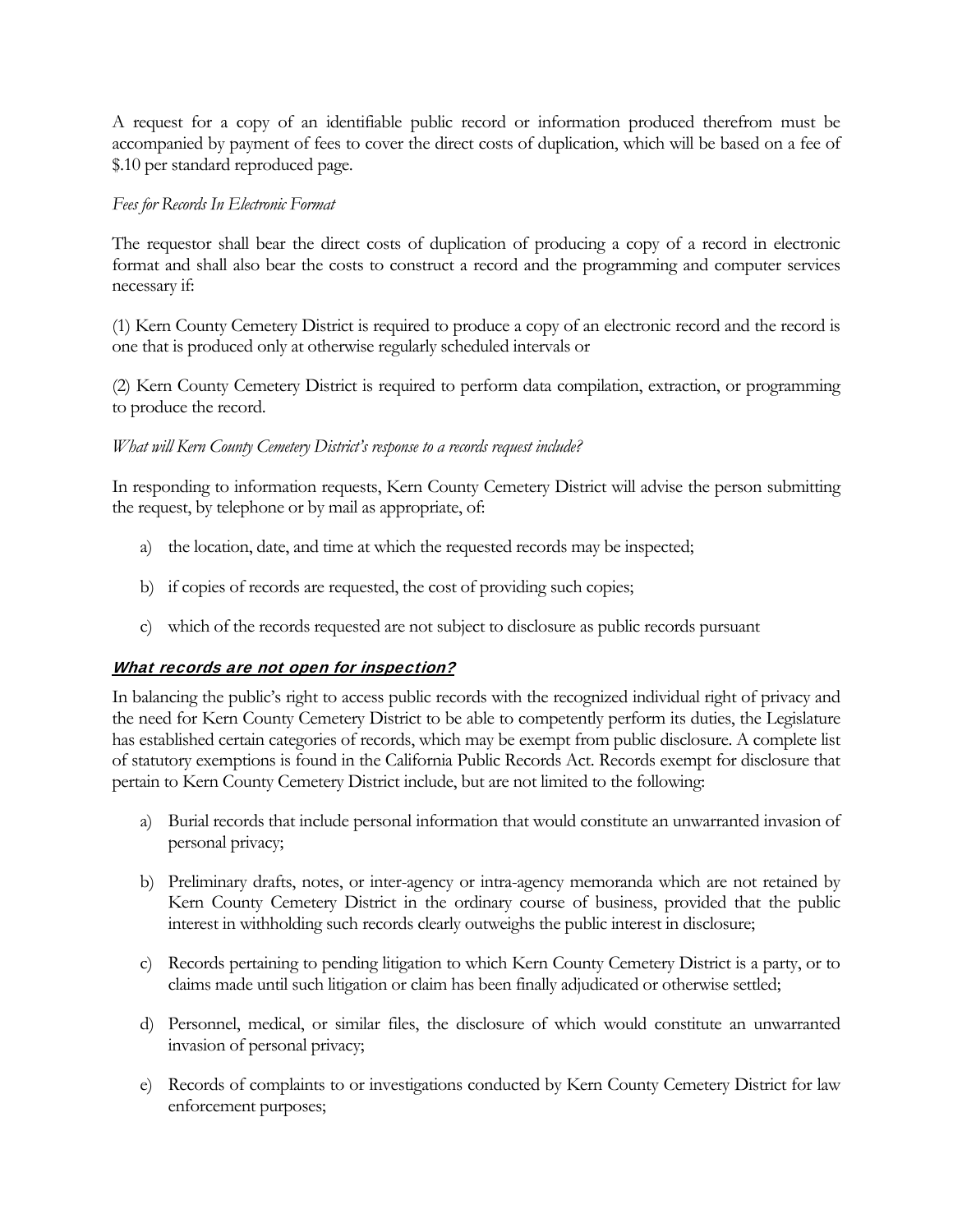f) Contents of real estate appraisals or engineering or feasibility estimates and evaluations made for or by Kern County Cemetery District relative to the acquisition of property, or to prospective public supply and construction contracts, until all of the property has been acquired or all of the contract agreement obtained.

#### *What if a member of the public wishes to challenge the Kern County Cemetery District's determination not to disclose records?*

Under the California Public Records Act, Government Code Section 6258, any person may seek injunctive or declarative relief in any court of competent jurisdiction to enforce the right to inspect or to receive a copy of any public record.

Persons with disabilities who require accommodation for obtaining access to Kern County Cemetery District public records should notify Kern County Cemetery District of their accommodation needs in their written request.